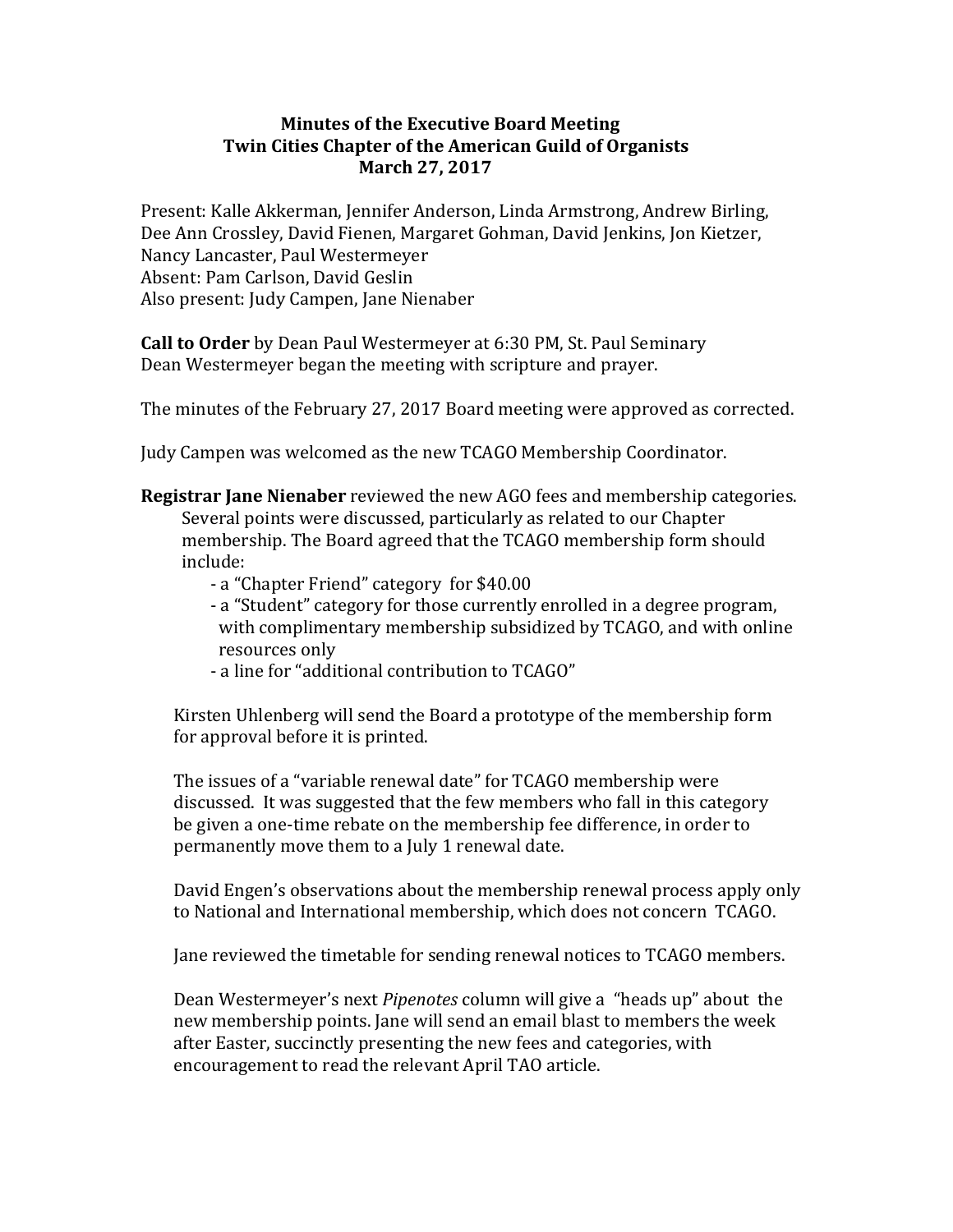Jane will see that Kathryn Moen's membership status will be designated "never" renew" in *wildapricot*, so she isn't sent a renewal notice. The Board will continue to pay Kathryn's membership fee annually.

Judy Campen expressed her intentions to think of creative ways to contact our members and attract new members.

## **Nominating Committee Report: Jon Kietzer**

The candidates for the Board members-at-large are Kyle Black, Tom Ferry, Rob Glover, Diana Lee Lucker, and Chris Stroh.

**Treasurer's Report** will be carried forward to the April Board meeting.

## **Report:** Sub-Dean David Jenkins

The Before Bach's Birthday Bash was well attended by enthusiastic audiences.

Performer recruitment for the Members' Recital on May 5 is going on now.

The Program committee is now planning 2017-18 events, while being ever mindful of the overall budget.

TCAGO member Mary Newton has requested scholarship money of \$200.00 for a teenage student of hers to attend an upcoming POE. The student will be asked to send information about herself and the POE program to David Jenkins.

**Motion**: David Jenkins moved we give a \$200.00 scholarship to Mary Newton's student to be used for her POE participation. **Second:** Ion Kietzer **Motion carried**

There was a general discussion about the TCAGO Student Competition. Several comments were directed to Mary Newton's excellent work as Competition Coordinator.

## **Report:** Dean Westermeyer

- Communication re: website systems details is with David Engen.
- The new Hymn Society Executive Director is Jan Kraybill.
- The TCAGO ad in the The North Central AGO Convention program booklet has been taken care of. (The Board approved purchasing the ad by email.)